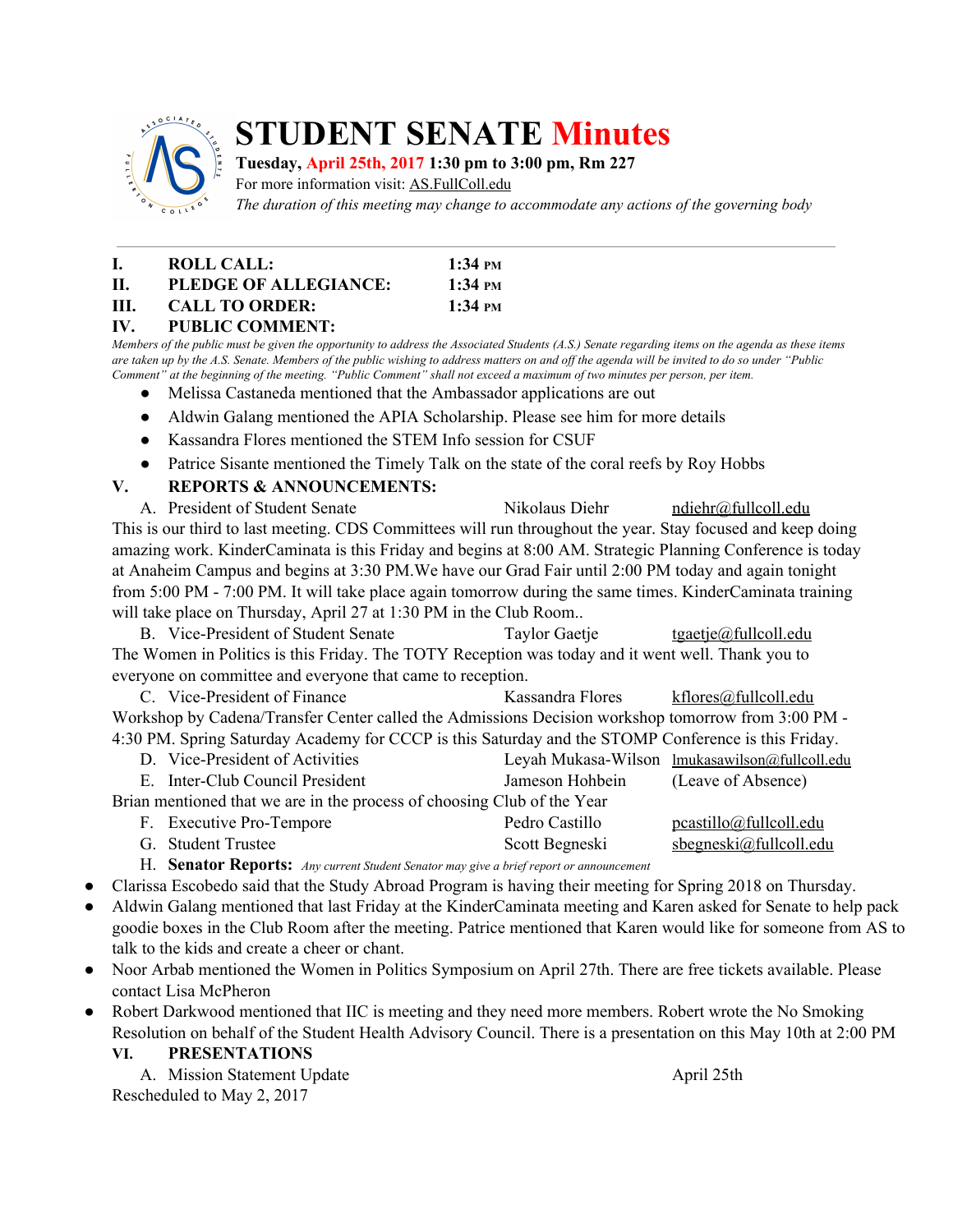#### **VII. APPROVAL OF MINUTES**

**A. Senate Minutes from 4.4.17** *(attached)*

*MSP to approve Minutes from 4.18.2017 without objections*

*MSP to amend the previous motion to allow revisions*

**VIII. A.S. & I.C.C. COMMITTEE REPORTS & MSPs** *Senators MUST serve on at least ONE A.S. Committee* A. **Activities** Mukasa-Wilson Thursday 12:00pm-1:00pm Mukasa-Wilson thanked everyone for helping make Worldfest a success. Those who still need senate hours are welcome to join A.S. on their last Club Rush tomorrow (which will coincide with the Grad Fair). KinderCaminata is this coming Friday.

B. **Curriculum & Education (C&E)** [narbab@fullcoll.edu](mailto:narbab@fullcoll.edu) Tuesdays 1:00pm-1:30pm Arbab reported that C&E are planning more events.

C. **Committee on the Environment** [mcastaneda1@fullcoll.edu](mailto:mcastaneda1@fullcoll.edu) Thursday 1:30pm-2:30pm Castaneda reported that Environmental is meeting this week.

D. **Executive Council** Diehr Diehr Tuesday 3:30 - 4:30 pm Execs are meeting today after Senate to discuss awards, etc. Deadline to register to SSCCC is this Friday at

12pm. Diehr requested all newly-elected Execs to speak with Gaetje.

E. **Finance & Budget** Flores Tuesday 12:00pm-1:00pm

*MSP to move \$1,000 from the Commencement Account (#52165) to Travel & Conference Account (#52450) for Advisor hotel rooms (Serrano)*

| F. A.S. Benefits Task Force                                                                                | $c\text{serrano@fullcoll.edu}$ | Monday 10:30 - 11:30 am |
|------------------------------------------------------------------------------------------------------------|--------------------------------|-------------------------|
| Serrano reported that the Taskforce will be going on more time to get more businesses to partner with A.S. |                                |                         |

G. **Inter-Club Council** Hohbein Monday 1:30pm-3:00pm H. **Judicial** [sdotterman@fullcoll.edu](mailto:sdotterman@fullcoll.edu) Thursday 2:30pm - 3:30pm

S. Dotterman reported that there will be one more meeting next Thursday.

I. **Research, Planning, & Resolutions (RPR)** Gaetje Thursday 11:00am-12:00pm

Gaetje reported that there will be a meeting this Thursday. They will be discussing resolutions for SSCCC General Assembly. This is important, especially for this year's participants.

#### *MSP to approve Resolution 014 - Student Center Space (Larson/Young)*

*MSP to approve Resolution 015 - Ashtrays on Trashcans (Castillo/Larson)*

*MSP to approve all actions by A.S. and I.C.C. committees (Serrano/Rodriguez) without objections*

#### **IX. UNFINISHED BUSINESS**

#### **A. CareBank Updates**

Plummer reported that PTK donated a bike to CareBank.

- B. Applicants to serve as Student Representatives:
- C. Swearing in of Student Senators
- D. Resignations (formal letter must be received by A.S. Office or [AS@fullcoll.edu\)](mailto:AS@fullcoll.edu)
- E. Dismissals (referred from Judicial)
- F. FC Mission Statement Update
- **G. Sodexo Contract**

Diehr reported that Rod Garcia VPAS noted that SODEXO's manager is drafting the new contract with their corporate offices. When that draft comes to the campus leadership, A.S. will have the opportunity to give their input. Diehr also spoke with Dr. Schulz and he wants to ensure that A.S. contracts with Cream'wich before his term is over. There was some concerns about losing opportunities with other vendors and catering companies. There was a discussion about bringing concerns and suggestions to Student Senate to present to administration when they determine SODEXO's contract.

#### **H. A.S. Banquet - April 21, 2017, 6:00 - 9:00 pm @ BJ's Restaurant in Brea Mall**

#### **I. Election Committee**

Diehr reported that the original Election Committee was in violation of the A.S. Constitution. So the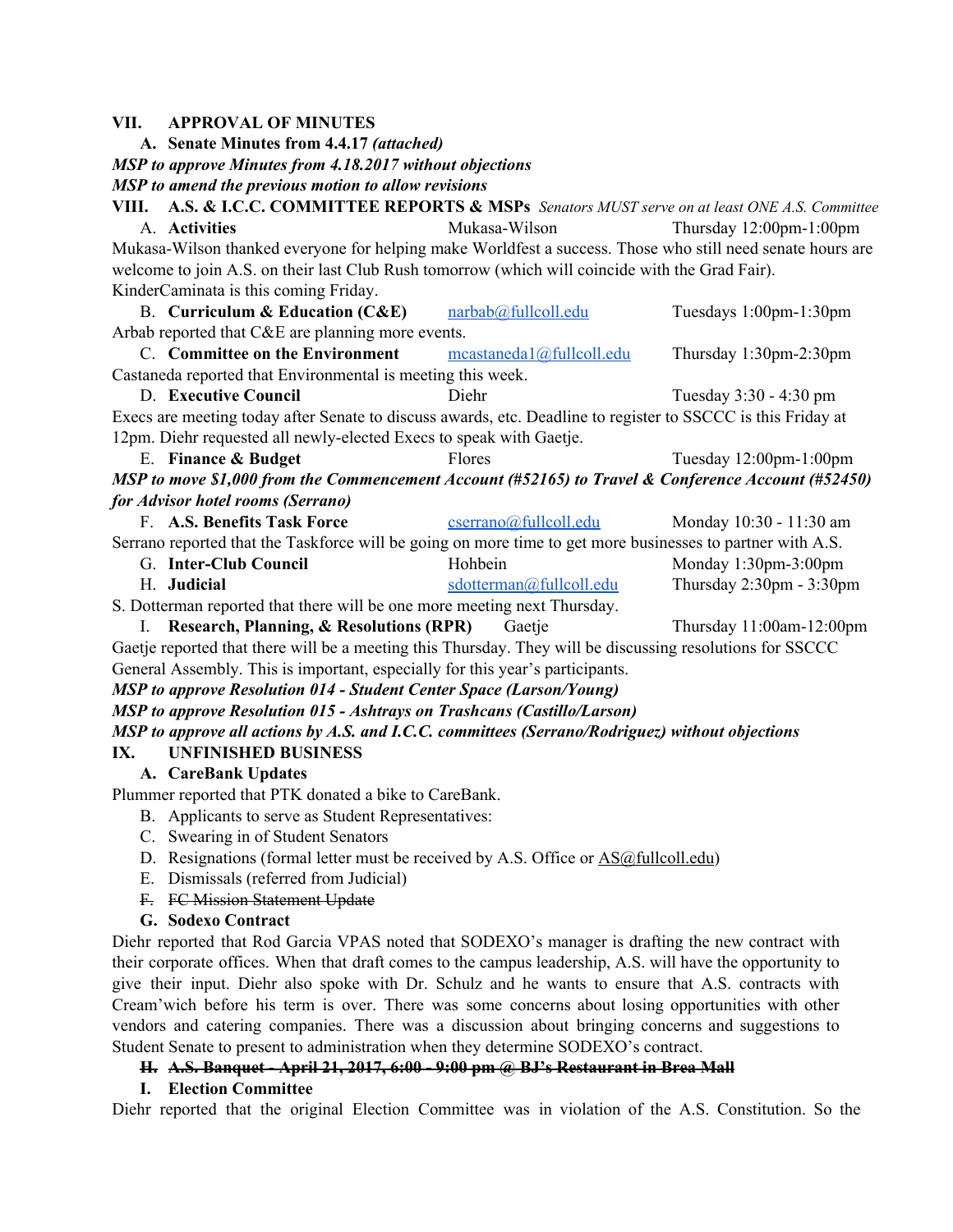committee had to be reconfigured as a result before they could review all the violations. Diehr gave prepared remarks regarding the reconsiderations made by the Election Committee. The Election Committee has confirmed its final decision and results of the elections. He congratulated the newly elected Execs and Student Trustee. Per the A.S. Constitution, these results are final and must be recognized by the Student Senate. There was discussion about the appeals process. It was reiterated that the A.S. Constitution allows the Student Senate to request the Election Committee to make one reconsideration to review its findings again. But that decision becomes final. There was a question about the email received from Student Activities. The Director of Student Activities encourages anyone with questions or concerns about the A.S. Elections to meet with her or the Interim-Dean of Student Support Services. Naomi also noted that she and the A.S. Advisor were present during all those Election Committee meetings. A member of the public congratulated the newly-elected student leaders. Diehr noted that this was not an easy decision by the Election Committee and he thanked everyone for respecting their findings.

#### **X. NEW BUSINESS**

## **A. Senator of the Month Nominations - April 2017**

- C. Serrano nominated N. Arbab
- K. Villarreal nominated A. Galang
- D. Solis nominated R. Darkwood
- R. Darkwood nominated S. Dotterman

*Nominations will remain open until May 2, 2017*

## **B. Senator of the Year (2016-17)**

Gaetje reported that A.S. will recognize three (3) "Senator of the Year" candidates who will earn \$100 in scholarship money. You may nominate them online (link was emailed by A.S. Office) Deadline: Friday April 28, 2017 @ 3 pm

#### **C. Leader of the Year (2016-17)**

Gaetje reported that A.S. will recognize one (1) "Leader of the Year" candidate who will also earn \$100 in scholarship money unless the winner is an Executive Officer of the Associated Students. You may nominate them online (link was emailed by A.S. Office) Deadline: Friday April 28, 2017 @ 3 pm

#### **D. Finance Code**

Serrano noted that Finance is looking at the logistics for outside-group requests for funding

E. Bylaw to Determine How A.S. Selects Faculty Advisor

## **F. Resolution 014 - Student Center Space**

There was some discussion about the purpose of the resolution and clarification about the Student Center was given by the chair.

#### *MSP to approve Resolution 014 (Gaetje)*

*MSP to amend the motion to allow revisions to grammar (Gaetje)*

*The Student Senate approved Resolution 014 with revisions unanimously*

#### **G. Resolution 015 - Ashtrays on Trash Cans**

There was a discussion about the legality of installing ashtrays.

*There was a motion to approve Resolution 015 (Sisante/Larson) (11 YAY - 7 NAY - 8 ABSTAIN)*

*There was a motion to amend the previous motion to allow grammatical revisions (Gaetje/Washington)* There was discussion about trashcans that may need to be retrofitted or replaced entirely.

#### *There was motion to move to the previous question (Gaetje) without objections. Discussion was ended. (11 Y - 7 N - 8 ABS) The motion carries.*

## **XI. CAMPUS, DISTRICT, & STATE (CDS) COMMITTEE APPOINTMENTS** (see attachments)

Senators MUST serve on at least ONE CDS committee. Failure to do so will result in dismissal. Use the BALLOT *provided to submit your name for appointment. Contested positions will be voted on by the Student Senate.*